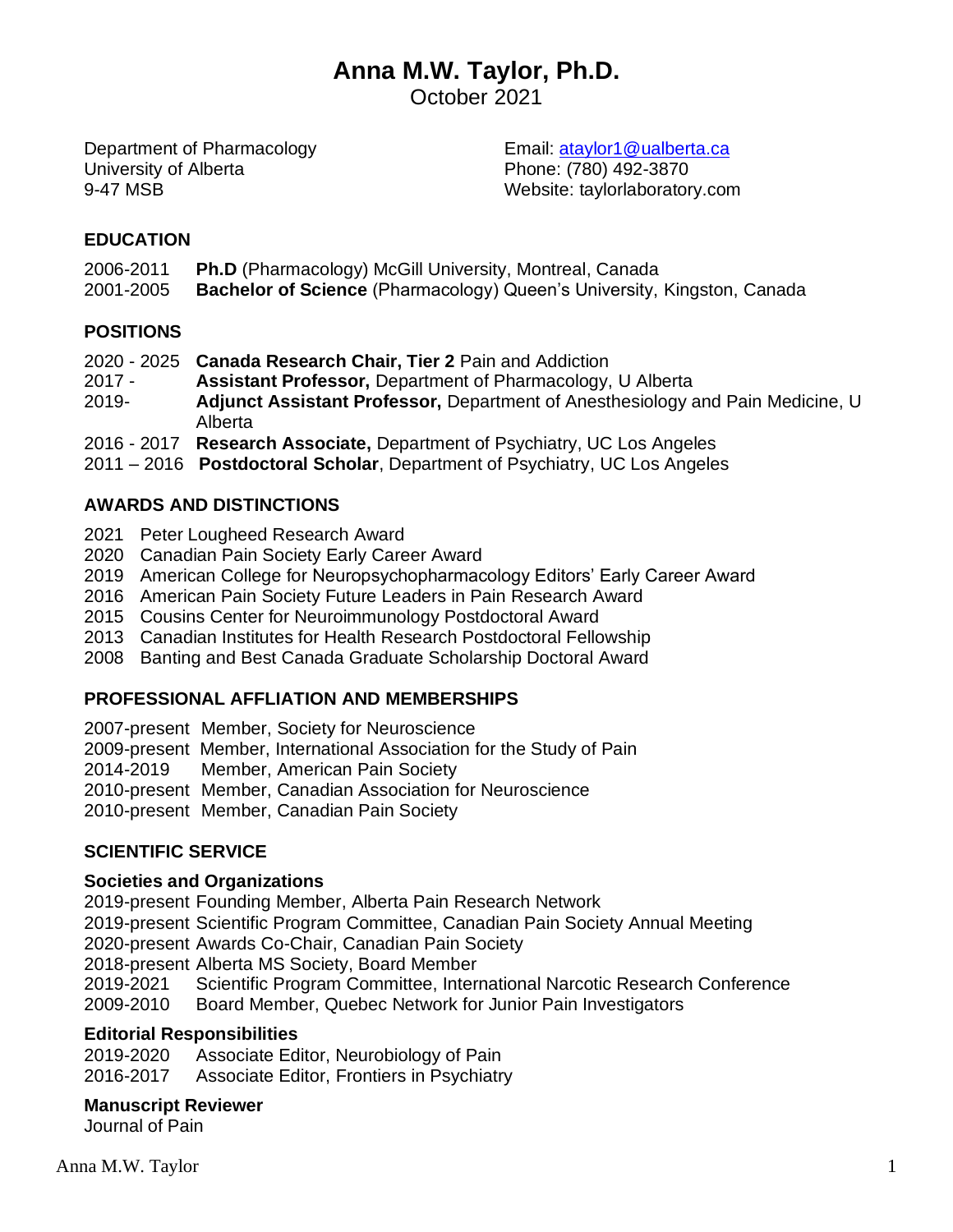Pharmacology & Biological Psychiatry ACS Chemical Neuroscience Pain Research & Management Psychopharmacology Progress in Neuropsychopharmacology & Biological Psychiatry Journal of Neuroscience Research PLOS One Frontiers in Psychiatry **Helivon** Brain, Behaviour, and Immunology Pain

### **Grant Reviewer**

| 2020      | Canadian Pain Society Trainee Research Awards               |  |
|-----------|-------------------------------------------------------------|--|
|           | Agence Nationale de la Recherche (France)                   |  |
| 2019-2020 | Quebec Pain Research Network Pilot Program                  |  |
|           | <b>MITACS Accelerate Grant Program</b>                      |  |
| 2019      | American Pain Society Future Leaders in Pain Research Award |  |

### **ADMINISTRATIVE ACTIVITIES**

#### **Faculty**

| Committee Member, Faculty Development Committee<br>PhD Candidacy Examiner, Faculty of Rehab Medicine (Emma Schmidt, PI: Karim                                                               |
|---------------------------------------------------------------------------------------------------------------------------------------------------------------------------------------------|
| Fouad)<br>Review Committee, SMART (Sensory Motor Adaptive Rehab Therapy) Innovate<br><b>Fund Fellowship Competition</b>                                                                     |
| 2019-Present Review Committee, FOMD Graduate Student Recruitment Competition<br>Steward, Postdoctoral Union, UC Los Angeles<br>Board Member, Postdoctoral Research and Postdoctoral Affairs |
| Committee Member, Department of Pharmacology Undergraduate Curriculum<br><b>Review Committee</b>                                                                                            |
|                                                                                                                                                                                             |

- 2019 Member, Neuroscience and Mental Health Institute Graduate Studies Committee
- 2019 Scientific adjudicator, Department of Pharmacology Research Day
- 2019 Judge, Department of Anesthesiology Research Day

#### **Community Outreach**

- 2019 Presenter, Telus World of Science Dark Matters "Science of Drugs"
- 2019 Presenter, NMHI Public Lecture, "What your gut is telling your brain"

#### **GRANT SUPPORT**

#### **Current**

Canadian Institutes for Health Research Project Grant (Anna Taylor, PI)

*Central amygdala inflammation and chronic pain*

This grant examines the role of inflammation in mediating endogenous pain control in the amygdala in an animal model of multiple sclerosis \$799,426 (2021-2026)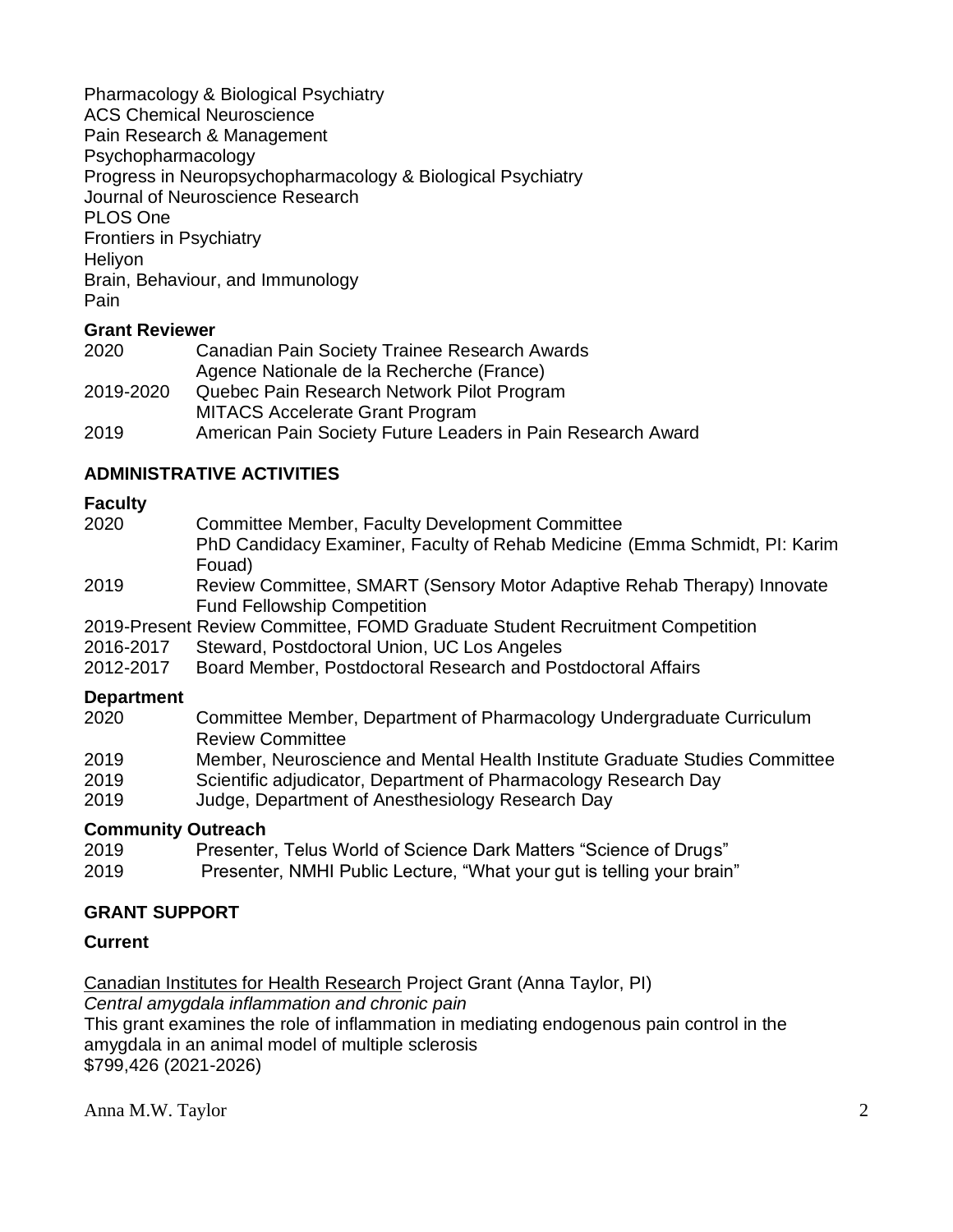Canadian Research Initiative in Substance Misuse Seed Grant (Anna Taylor, PI)

*Preclinical investigation for the use of brexipiprazole for opioid use disorder* This grant examines whether the partial dopamine agonist, brexipiprazole, is effective at mitigating symptoms of opioid withdrawal in an animal model of opioid use disorder. \$15,000 (2021-2022)

### Peter Lougheed Research Award (Anna Taylor, PI)

*Central amygdala inflammation and chronic pain*

The goal of this research program is to determine the causal mechanism impacting central amygdala signaling in an animal model of autoimmune-associated chronic pain. \$40,000 (2021-2022)

Canadian Pain Society Pfizer/CPS Early Career Award (Anna Taylor, PI) *Central amygdala inflammation driving multiple sclerosis related pain* Pilot grant examining the role of inflammation in mediating endogenous pain control in the amygdala in an animal model of multiple sclerosis \$50,000 (2020-2021)

Canada Foundation for Innovation John R. Evans Leaders Fund (Anna Taylor, PI) *Pain and Addiction Laboratory*

Infrastructure support to establish a discovery-based biomedical laboratory examining the impact of chronic pain and opioid dependence on affective and motivational circuits in rodents \$398,742 (2018-2021)

Natural Sciences and Engineering Research Council Discovery Grant (Anna Taylor, PI) *Determining the biological basis for phenotypic sex differences in kappa opioid receptor function* The goals of this research program is to establish two mouse genetic models (Four Core Genotype and XY\*) in order to dissect out the gonadal and sex chromosome influence mediating the sex difference kappa opioid receptor effects in rodents. \$182,500 (2018-2023)

# **Completed**

American Pain Society Future Leaders in Pain Research Award (Anna Taylor, PI) *Revealing a gut-brain microbiome connection following chronic opioid treatment* This award supported a pilot study examining the impact of opioids on the gut microbiota composition \$USD25,000 (2016-2018)

National Institutes for Health K99/R00 Pathway to Independence Award (Anna Taylor, PI) *Influence of chronic pain on mesolimbic dopamine activity and motivated behaviour* This award provides support (salary and consumables) during the last two years of a postdoctoral fellowship, and the first 3 years of a faculty position. I declined the latter half of this award to accept a tenure track position in Canada. The goal of this project was to examine the impact of chronic pain on the mesolimbic dopamine system and relevant motivated behaviours. \$USD 1,065,000 (2016-2018)

# **INTERRUPTIONS AND DELAYS**

| <b>Maternity and Parental Leave</b> | April 2018-January 2019   |  |
|-------------------------------------|---------------------------|--|
| <b>Maternity and Parental Leave</b> | August 2021-February 2022 |  |
| Anna M.W. Taylor                    |                           |  |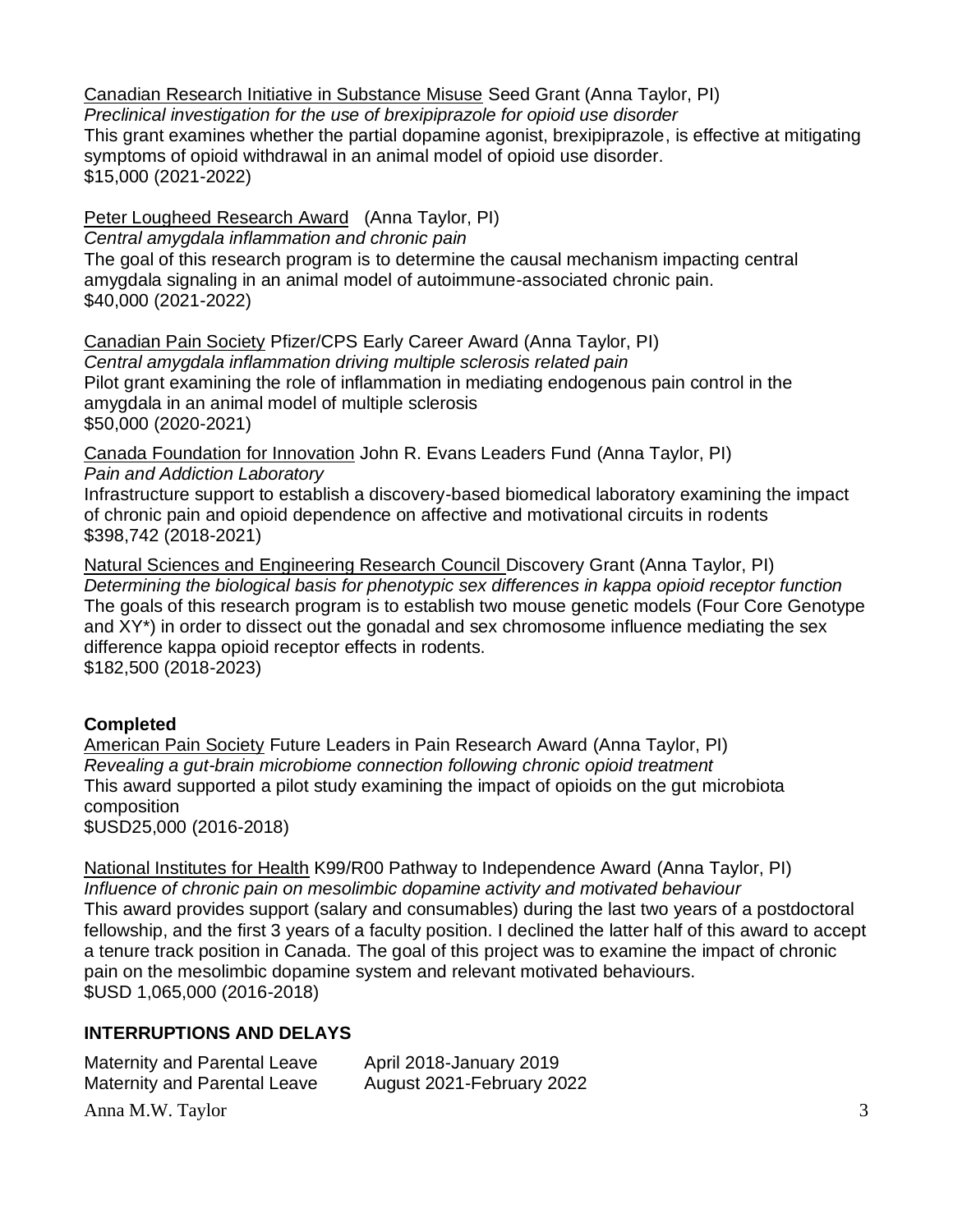### **EDUCATIONAL RESPONSIBILITIES**

### **Teaching**

2018-present Pharmacology 200 *Introduction to Pharmacology*, Course Coordinator and Lecturer Faculty of Science, University of Alberta

2019 Dentistry Course I *Introduction to Pharmacology*, Lecturer Faculty of Medicine & Dentistry, University of Alberta

2018-present Botany 380 *Plants and People* "Plant Derived Drugs to Manage Pain" (1 Lecture) Faculty of Science, University of Alberta

- 2018-present Pharmacology 302 *Research in Pharmacology*, Faculty of Science, University of Alberta
- 2014 Seminar in Addiction Psychiatry (Graduate Level) "Role of microglia in opioid dependence" (1 Lecture)
	- Department of Psychiatry, UC Los Angeles
- 2012-2014 C177 *Drugs of Abuse: Translational Neurobiology*, "Pain and Opioid Addiction" (1 Lecture)

Department of Psychiatry, UC Los Angeles

### **Graduate Student Supervision**

*Current*

- 2020-present Christian Faig, Department of Pharmacology, University of Alberta
- 2021-present Julia Nichols, Department of Pharmacology, University of Alberta
- 2021-present Adam Wass, Neuroscience and Mental Health Institute, University of Alberta "Central amygdala control of chronic pain"
- 2020-present Olivia Lacaprara, (Co-supervisor) Neuroscience and Mental Health Institute, University of Alberta

"Peripheral inflammation in central inflammatory pain"

*Graduated*

2018-2020 Zoe Dworsky-Fried, Masters of Science, Department of Pharmacology, University of Alberta

"Opioid analgesia and reward in multiple sclerosis"

Current Position: Medical School University of Alberta

2018-2021 Caylin Chadwick, Neuroscience and Mental Health Institute, University of Alberta "Kappa opioid receptor agonists to manage pain related to multiple sclerosis" Current Position: Taylor Lab Technician

### **Undergraduate Student Supervision**

- 2020-2020 Cara Gallo, University of Alberta
- 2020-2021 Adam Wass, University of Alberta
- 2019-2020 Christian Faig, University of Alberta
- 2019-2021 Holly Vogel, University of Alberta
- 2017-2019 Elizabeth Sugiarto, University of Alberta
- 2017-2019 Raj Bapuji, University of Alberta
- 2016-2017 Kevin Lee, UC Los Angeles

### **Trainee Awards And Honours**

- 2020 **Caylin Chadwick,** Alberta Innovates Studentship **Cara Gallo,** David and Beatrice Reidford Research Scholarship **Adam Wass,** NSERC Undergraduate Research Award
- 2019 **Zoe Dworsky-Fried**, CIHR Graduate Scholarship

Anna M.W. Taylor 4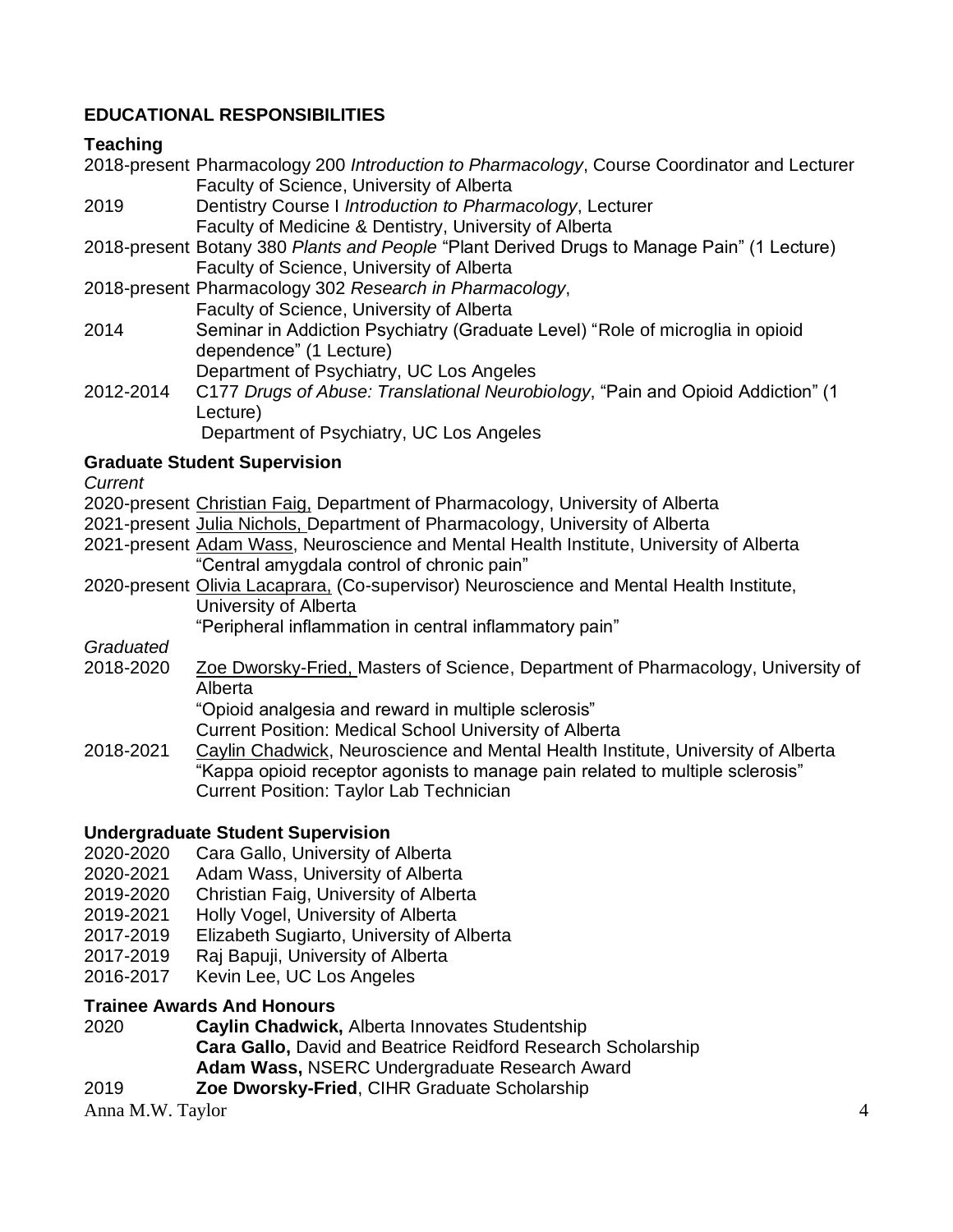|      | Zoe Dworsky-Fried, Best Poster Presentation, Pharmacology Research Day          |
|------|---------------------------------------------------------------------------------|
|      | Zoe Dworsky-Fried, CIHR Canada Graduate Scholarship - Master's                  |
|      | Caylin Chadwick, Vice-president, NMHI Graduate Student Association              |
|      | Elizabeth Sugiarto, Best Poster Presentation, Pharmacology Research Day         |
| 2018 | Zoe Dworsky-Fried, Walter H. Johns Graduate Fellowship                          |
|      | Zoe Dworsky-Fried, Faculty of Medicine & Dentistry Graduate Student Recruitment |
|      | Studentship                                                                     |
|      | Zoe Dworsky-Fried, Queen Elizabeth II Graduate Scholarship                      |
|      | Zoe Dworsky-Fried, FOMD 75 <sup>th</sup> Anniversary Graduate Student Award     |
|      | Caylin Chadwick, CIHR Canada Graduate Scholarship                               |
| 2017 | Kevin Lee, Deans Award, UC Los Angeles                                          |

### **Graduate Committees**

2019- Brian Marriott (PI: Jesse Jackson) Master's Thesis Committee, Department of Physiology, University of Alberta

### **Pedagogical Training**

- 2018 Graduate Student Mentorship Workshop, Faculty of Medicine & Dentistry, University of Alberta
- 2017 Introductory Teaching Workshop, Faculty of Medicine & Dentistry, University of Alberta An Introduction to Evidence-Based Undergraduate STEM Teaching, The Center for Integration of Research, Teaching, and Learning MOOC
- 2015 Bioscience Postdoc Educational Leadership Program (January –March 2015) UC Los Angeles

#### **INVITED GUEST LECTURES**

2020 Neuroscience Seminar Series, University of Pittsburgh, **Pittsburgh, USA** (online)

Neuroscience Seminar Series, Emory University, **Atlanta, USA** (online)

Neuroscience Seminar Series, The Medical University of South Carolina, **Charleston, USA** (online)

Pharmacology Seminar Series, McGill University, **Montreal Canada** (online)

Neuroscience Seminar Series, University of Washington, **St Louis, USA** (online)

Dean's Lecture Series, University of Alberta, **Edmonton, Canada (**cancelled due to COVID19)

Kananaskis Inflammation Workshop, University of Calgary, **Banff, Canada**

Canadian Pain Society Annual Meeting, **Calgary Canada** (cancelled due to COVID19)

International Narcotic Research Conference, **Valencia Spain (**cancelled due to COVID19)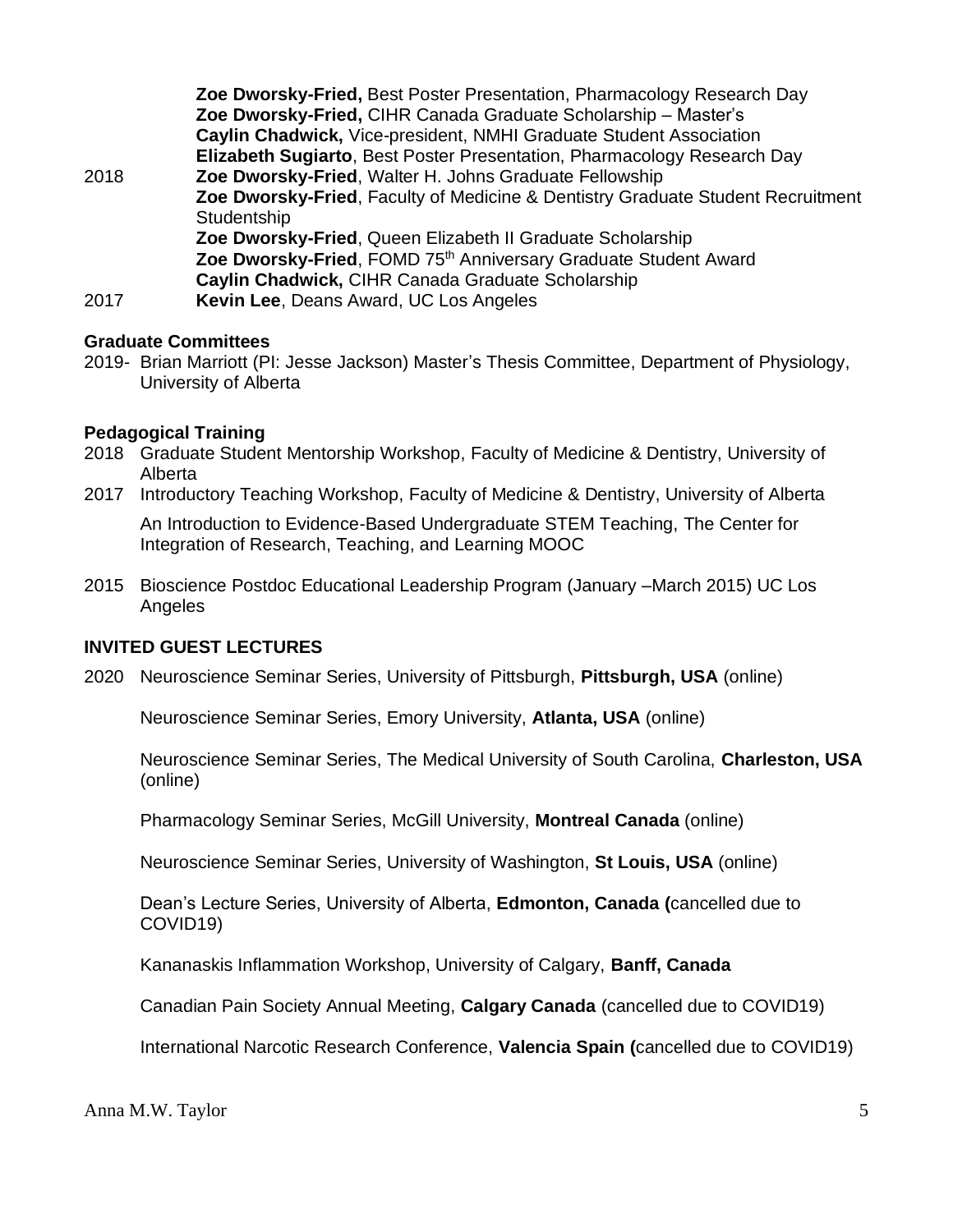2019 Anesthesiology Research Day, Department of Anesthesiology, University of Alberta, **Edmonton, Canada**

Grand Rounds, Department of Psychiatry, University of Alberta, **Edmonton, Canada** International Narcotic Research Conference, **New York City, USA** Canadian Society of Pharmacology and Therapeutics Annual Meeting, **Calgary, Canada**

Seminar Series, University of Alberta, Department of Medical Genetics, **Edmonton, Canada**

2018 Seminar Series, University of Calgary, Veterinary Medicine and Hotchkiss Brain Institute, **Calgary, Canada**

Seminar Series, Tulane Brain Institute, Tulane University, **New Orleans, USA**

Research Symposium on Opioids and Addiction, Neurochemical Research Unit, University of Alberta, **Edmonton, Canada**

Society for Neuroscience Annual Meeting, **San Diego, USA**

American Pain Society Summit, **Anaheim, USA**

Winter Conference on Brain Research, **Whistler, Canada**

2017 Neuroscience and Mental Health Institute Seminar Series, University of Alberta, **Edmonton, Canada**

Pain Interest Group Seminar Series, University of Alberta, **Edmonton, Canada** Neuroscience and Mental Health Institute Welcome Seminar, University of Alberta, **Edmonton, Canada**

2016 Seminar, Department of Neuroscience, Carleton University, **Ottawa, Canada** Seminar, Department Physiologie-Pharmacologie, Sherbrook University, **Sherbrooke, Canada**

Seminar, Division of Biomedical Sciences, Memorial University, **St.John's, Canada** Seminar Series, Cousins Center for Psychoneuroimmunology, UC Los Angeles, **Los Angeles, USA**

10th Drug Abuse Research Symposium, Charles Drew University, **Los Angeles, USA**.

- 2015 Seminar, Center for Neuroscience and Behavior, Miami University, **Miami (Ohio), USA** Integrated Center for Addictions Seminar, UC Los Angeles, **Los Angeles, USA** Substance Abuse Research Consortium, UC Los Angeles, **Los Angeles, USA** Department of Anesthesiology and Perioperative Medicine Research Day, UC Irvine, **Irvine, USA**
- 2014 Center for Ulcer Research and Education Lecture Series, Digestive Diseases Research Center, UC Los Angeles, **Los Angeles, USA**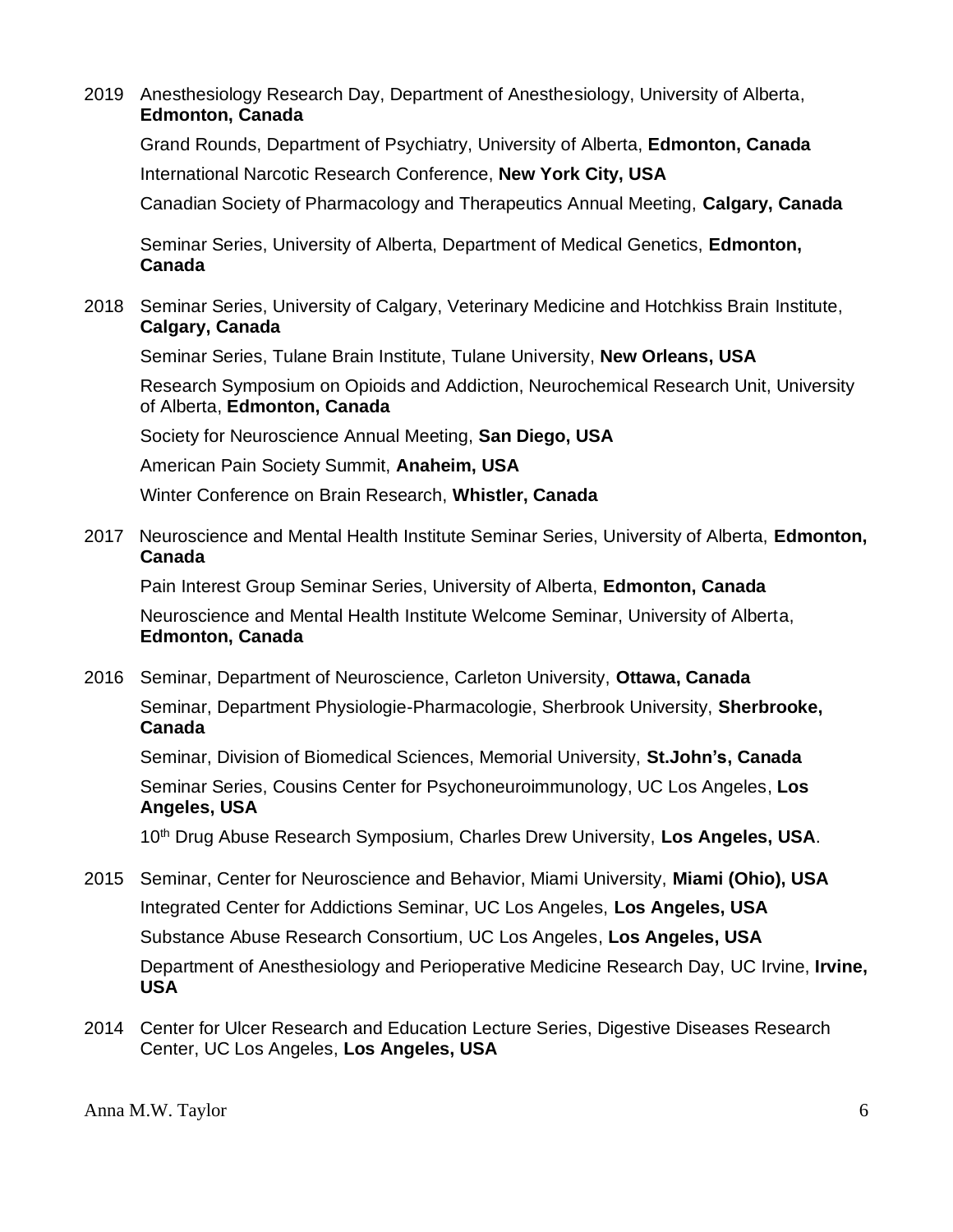2012 Department of Psychiatry and Neuroscience, Laval University, **Quebec City, Canada**

# **MEDIA**

- 2020 Momentum Magazine, University of Alberta, "Cannabis" Pain Research Forum Webinar, "Opioids and the Gut Microbiome" New Trail, "When your brain runs away with your thoughts"
- 2019 The Edmonton Journal, Dec 11, "UofA attracts donation for cannabis research" CityTV News, Dec 06, "Cannabinoids and Pain" Nature Outlook, Sep 11, "Unravelling the mystery of opioid addiction"
- 2018 CityTV 6pm News Segment, Nov 26 "Feel Good Deals"
- 2018 Folio FOMD News "Dopamine and Black Friday"
- 2018 Pain Research Forum, Nov 26 "Symptoms of opioid dependence linked to gut microbiota"
- 2018 Nature Medicine News, Oct 30 "Gutted about opioids"

### **PEER-REVIEWED ARTICLES**

\*trainees

2021 Dworsky-Fried Z\*, Chadwick C\*, Kerr BJ, Taylor AMW (2021) "Multiple sclerosis and the endogenous opioid system: **Frontiers in Neuroscience***, in press*

Dworsky-Fried Z\*, Faig CA\*, Vogel HA\*, Kerr BJ, Taylor AMW (2021) "Central amygdala inflammation drives pain hypersensitivity and attenuates morphine analgesia in experimental autoimmune encephalomyelitis" **Pain**, *in press*

2020 Taylor AMW, Chadwick C\*, Mehrabani S, Hrncir H, Arnold A, Evans CJ. (2020) "Sex differences in kappa opioid receptor anti-nociception is influenced by the number of X chromosomes in mouse" **Journal of Neuroscience Research**, doi: 10.1002/jnr.24704

Severino A, Mittal N, Hakiman N, Velarde N, Minasyan A, Alberta R, Torres C, Romaneschi N, Johnston C, Tiwari S, Lee A, Taylor AMW, Gaveriaux-Ruff C, Kieffer BL, Evans CJ, Cahill CM, Walwyn WM. (2020) Mu opioid receptors on striatal-centric neuronal populations mediate distinct aspects of opioid reward-related behaviors. **eNeuro,** *in press*

Huang A, Taylor AMW, Ghogha A, Pribadi M, Wang Q, Tanya K, Cahill CM, Coppola G, Evans CJ. (2020) "Genetic and functional analysis of a Pacific Hagfish opioid system". **Journal of Neuroscience Research**, *in press*

Parker KE, Sugiarto E\*, Taylor AMW, Pradhan AA, Al-Hasani R. (2020) "Pain, motivation, migraine and the microbiome: New frontiers for opioid systems and disease" **Molecular Pharmacology**, *in press Review*

Dworsky-Fried Z\*, Kerr B, Taylor AMW. (2020) "Microbes, Microglia, and Pain" **Neurobiology of Pain**, 7:100045 *Review*

2019 Liu S, Pickens S, Burma N, Ibarra-Lecue I, Yang H, Xue L, Cook C, Hakimian J, Severino J, Severino A, Lueotow L, Komarek K, Taylor A, Olmstead MC, Carroll FI, Bass C, Andrews A, Walwyn W, Trang T, Evans E, Leslie F, Cahill CM. (2019) "Kappa opioid receptors drive a tonic aversive component of chronic pain". **J Neurosci.** 39(21):4162-4178.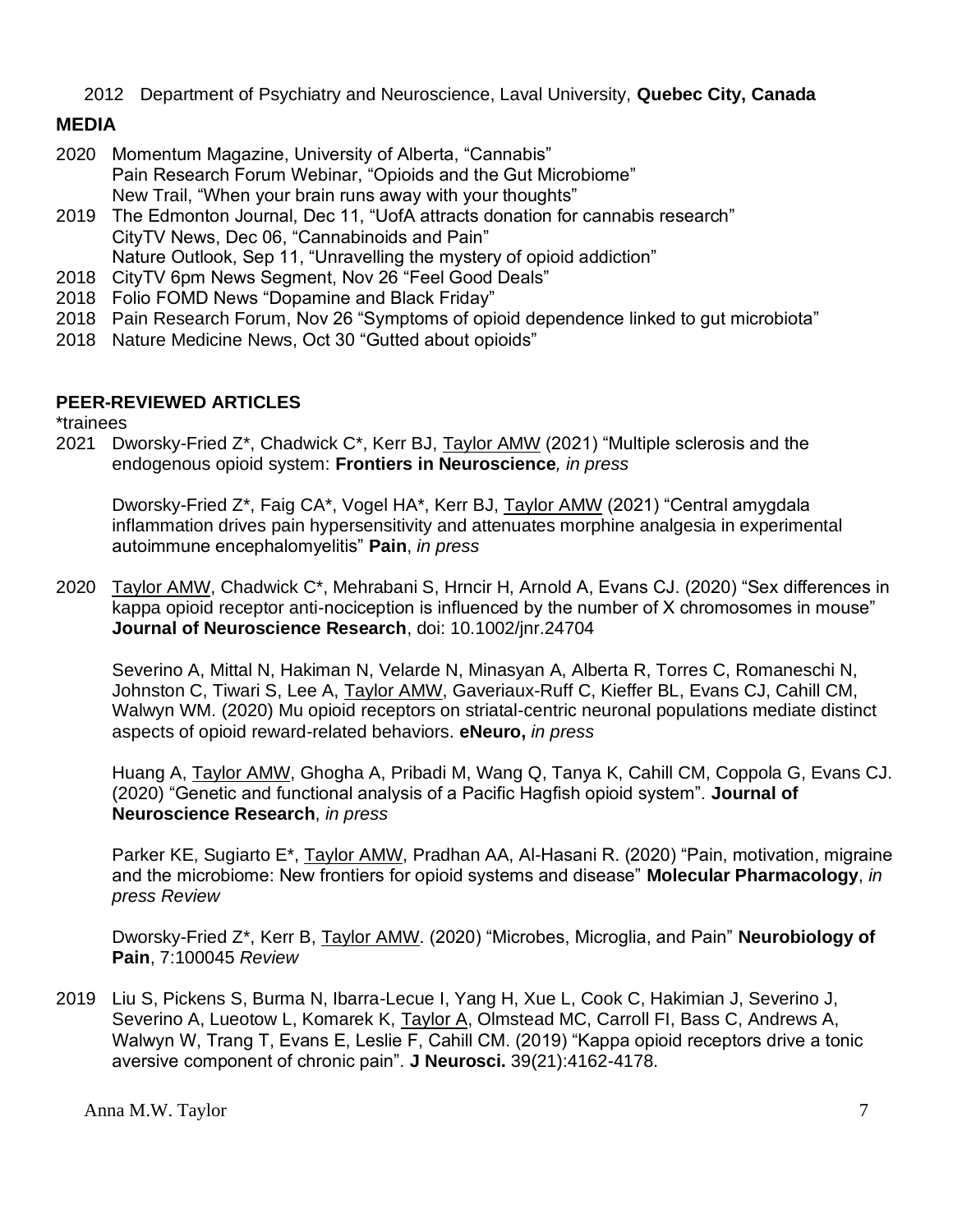2018 Lee K\*, Vuong H, Nusbaum D, Hsiao E, Evans C, Taylor AMW. (2018) The gut microbiota mediates reward and sensory responses associated with regimen-selective morphine dependence. **Neuropsychopharmacology** 43(13):2606-2614.

Yu X, Taylor AMW, Lu T-Y, Diaz-Castro B, Golshani P, Evans CJ, Khakh BS. (2018) "Reducing Astrocyte Calcium Signaling In Vivo Alters Striatal Microcircuits and Causes Repetitive Behavior" **Neuron,** 99(6):1170-1187.

2017 Taylor AMW, Mehrabani, S, Liu, S, Taylor AJ, Cahill, CM (2017) Topography of microglial activation in sensory and affect related brain regions in a mouse model of chronic pain. **J Neurosci Res.** 95(6):1330-1335.

Taylor AMW (2017) Corticolimbic circuitry in the modulation of chronic pain and substance abuse. **Prog Neuropsychopharmacol Biol Psychiatry.** *Review.* 87B:159-332.

Cahill CM and Taylor AMW. (2017) Neuroinflammation – A co-occurring phenomenon linking chronic pain and opioid dependence. **Curr Opin Behav Sci** 13:171-177*. Review.*

2016 Cahill CM, Walwyn W, Taylor AMW, Pradhan AAA, Evans CJ. (2016) Allostatic mechanisms of opioid tolerance beyond desensitization and downregulation. **Trends Pharmacol Sci** 37(11):963- 976*. Review.* 

Taylor AMW\*, Becker S, Schweinhardt, P, Cahill CM. (2016) Mesolimbic dopamine signaling in acute and chronic pain: implications for motivation, analgesia and addiction. **Pain** 157(6):1194- 1198. *Review.*

Taylor AMW, Castonguay A, Ghogha A, Vayssiere P, Pradhan AAA, Xue L, Wu J, Levitt P, De Koninck Y, Evans CJ, Cahill CM. (2016) Neuroimmune regulation of GABAergic neurons within the ventral tegmental area during withdrawal from chronic morphine. **Neuropsychopharmacology**  41(4): 949-959.

2015 Taylor AM, Castonguay A, Taylor, AJ, Murphy NP, Ghogha A, Cook C, Xue L, Olmstead MC, De Koninck Y, Evans CJ, Cahill CM (2015). Microglia disrupt mesolimbic reward circuitry in chronic pain. **J Neurosci** 35(22):8442-8450

Charrua A, Pinto R, Taylor A, Canelas A, Ribeiro-da-Silva A, Cruz CD, Birder LA, Cruz F (2015) Can the adrenergic system be implicated in the pathophysiology of bladder pain syndrome/interstitial cystitis? A clinical and experimental study. **Neurourol Urodyn**. 34(5): 489- 496.

2014 Taylor AMW, Roberts KW, Pradhan AA, Walwyn W, Lutfy K, Carroll FI, Cahill CM, Evans CJ (2014). Kappa opioid receptor-mediated analgesia is blocked by a delta opioid receptor agonist. **Br J Pharmacol,** 172(2):e102334

Taylor AMW, Murphy NP, Evans CJ, Cahill CM (2014) Correlation between ventral striatal catecholamine content and nociceptive thresholds in neuropathic mice. **J Pain** 15(8): 878-885.

Cahill CM, Taylor AM, Cook C, Ong E, Moron JA, Evans CJ (2014). Does the kappa opioid receptor system contribute to pain aversion? **Front Pharmacol** 5:253. *Review*.

Anna M.W. Taylor 8 2013 Taylor, AMW. (2013) Pain and reward: How the affective-motivational system is perturbed in chronic pain. **Postdoc Res J**. Vol 1, No.2. *Review*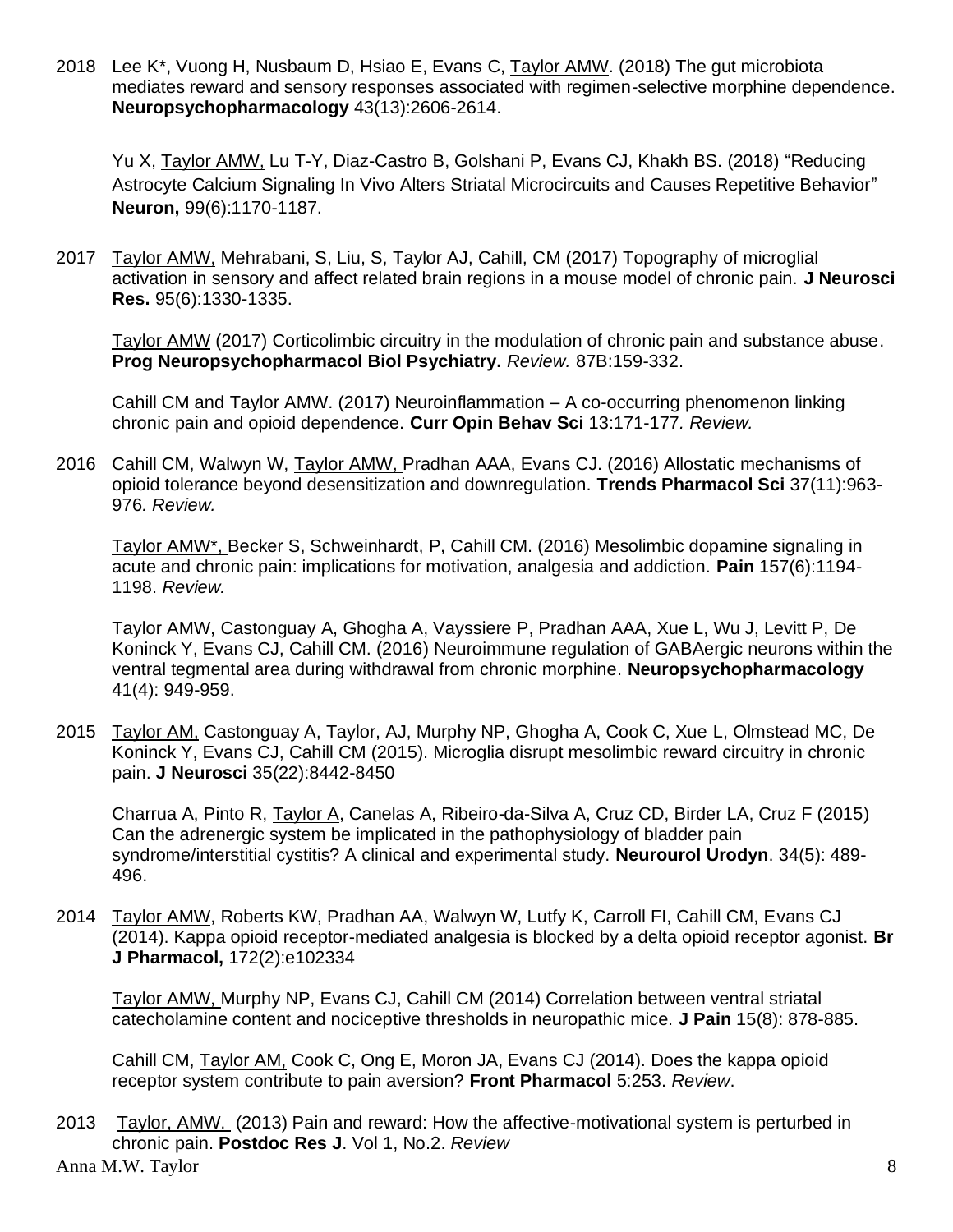- 2012 Taylor, AMW and Ribeiro-da-Silva A. (2012). Consequences of the ablation of non-peptidergic afferents in an animal model of trigeminal neuropathic pain. **Pain**. 153: 1311-1319*.*
- 2011 Farmer, MA, Taylor, AMW, Bailey, AL, McIntyre, LC, Milagrosa, ZE, Crissman, HP, Bennet, GJ, Ribeiro-da-Silva, A, Binik, TM, and Mogil, JS (2011) Recurrent vulvovaginal candidiasis as an etiology of provoked vestibulodynia. **Science Transl Med** 101ra91.

Taylor, AMW and Ribeiro-da-Silva, A. (2011). GDNF levels in the lower lip skin in rat model of trigeminal neuropathic pain: Implications for non-peptidergic fiber re-innervation and parasympathetic sprouting. **Pain**. 52 (7): 1502-1510.

2009 Taylor, AMW, Peleshok, JC, and Ribeiro-da-Silva, A. (2009) Distribution of P2X3-immunoreactive fibers in hairy and glabrous skin of the rat. **J Comp Neurol**. (514):555-566.

Riedl, MS, Schnell, SA, Overland, AC, Chabot-Dore, AJ, Taylor, AMW, Ribeiro-da-Silva, A, Elde, RP, Wilcox, GL, and Stone, LS. (2009) Coexpression of alpha2a adrenergic and delta opioid receptors in substance P-Containing terminals in rat dorsal horn. **J Comp Neurol**. (513) 385-398.

2007 Holdridge, S.C., Armstrong, S.A., Taylor, AMW, and Cahill, C.M. (2007) Behavioral and morphological evidence for the involvement of glial cell activation of delta opioid receptor function: implications for the development of opioid tolerance. **Mol Pain**. 3:7.

### **Commentaries**

- 2019 Dworsky-Fried Z\* and Taylor AMW (2019). "Pain is but a memory" **Lab Animal** *in press*
- 2011 Cahill, CM and Taylor, AMW (2011) A piece of the puzzle is revealed for delta opioid analgesia. **Pain**. 152 (6): 1217-1218.
- 2008 Taylor, Anna. (March 2008) "Mirroring Minds" Le Panoptique. <http://www.lepanoptique.com/sections/sciences/mirroring-minds/>

### **Abstracts**

\* trainees

2020 Dworsky-Fried Z\*, Kerr B, Taylor AMW. "Amygdala control of EAE related pain", International Narcotic Research Conference, Valencia, Spain (cancelled due to COVID19)

Chadwick C\*, Dworsky-Fried Z\*, Kerr B, Taylor AMW. "Kappa opioid receptor alterations in an animal model of multiple sclerosis", International Association for the Study of Pain, Amsterdam, Netherlands (cancelled due to COVID19)

Dworsky-Fried Z\*, Kerr, B, Taylor AMW. "Central amygdala inflammation and chronic pain", Canadian Pain Society, Calgary, Canada (cancelled due to COVID19)

Chadwick C\*, Dworsky-Fried Z\*, Kerr B, Taylor AMW "Kappa opioid system contributions to multiple sclerosis pain", Canadian Pain Society, Calgary Canada (cancelled due to COVID19)

2019 Dworsky-Fried Z\*, Kerr B, Taylor AMW. "Male specific microglial activation in the amygdala of mice with EAE" MS Symposium, Calgary, Canada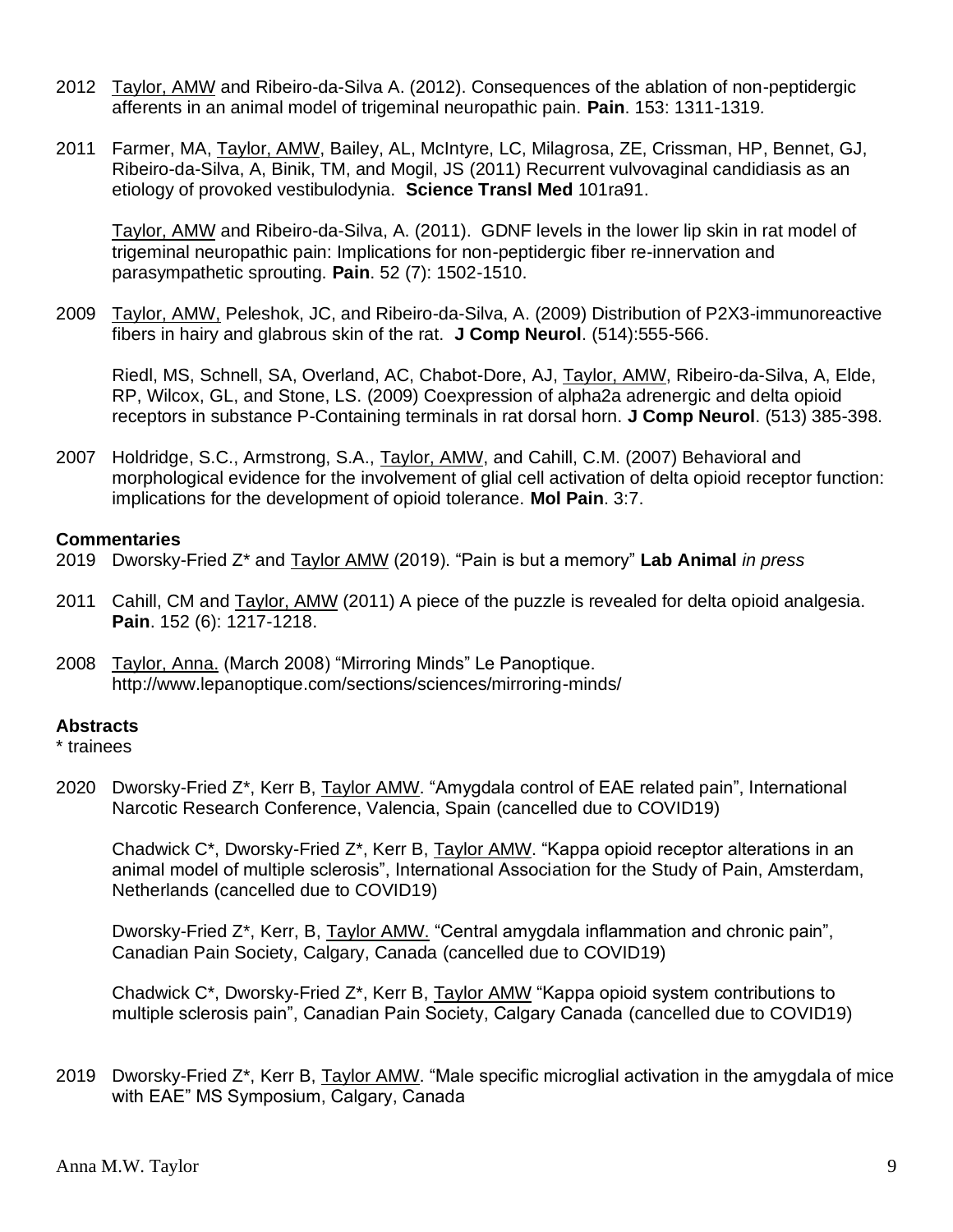Chadwick C\*, Kerr BJ, Taylor AMW "The effect of acute and chronic kappa opioid receptor agonism on pain behaviours and disease measures in experimental autoimmune encephalomyelitis", MS Symposium, Calgary Canada

Dworsky-Fried Z\*, Kerr BJ, Taylor AMW "Impaired morphine reward and analgesia in a mouse model of MS" MS Connect Symposium, Banff, Canada

Taylor AMW, Lee K\*, Vuong H, Nusbaum D, Hsiao E, Evans CJ. "Revealing microbiome-gut-brain interactions in opioid dependence", American Pain Society Annual Meeting, April 4-6, Milwaukee, USA

Taylor AMW "Opioid-induced gut microbiota disruption induced via a gut motility mechanism", Spring Pain Meeting, April 2-3, Milwaukee, USA **\*session chair and organizer**

2017 Taylor AMW, Lee K\*, Nusbaum D, Hsiao E, Evans CJ. "Revealing microbiome-gut-brain interactions in opioid dependence" Canadian Neuroscience Annual Meeting, May 28-31, Montreal, Canada

Liu S, Pickens S, Taylor AMW, Xue L, Williams P, Wu J, Carroll FI, Levitt P, Leslie F, Cahill CM. "Kappa opioid receptor up-regulation contributes to mood and reward dysregulation in neuropathic pain" International Narcotic Research Conference, Jul 9-14, Chicago, USA

2016 Taylor AMW, Mehrabani S, Liu S, Taylor A, Evans C, Cahill C. "Topography of microglial activation in pain and affect related brain regions in chronic pain" Society for Neuroscience Annual Meeting, Nov 5-8, 2016, San Diego, USA

Lee K\*, Bridges S, Cahill C, Evans C, Taylor AMW "Intermittent versus sustained morphine treatment regimens on molecular and behavioral markers of withdrawal" Society for Neuroscience Annual Meeting, Nov 5-8, 2016, San Diego, USA

Evans C, Taylor AMW, Lee K\*, Bridges S, Cahill C. "Intermittent versus sustained morphine treatment regiments on molecular and behavioral markers of withdrawal" International Narcotic Research Conference, July 10-14, 2016, Bath, UK

Pickens S, Chin J, Ong E, Mehrabani S, Taylor AMW, Cahill C. "No sexual dimorphism in gliosisinduced modulation of reward in opioid-dependent states", International Narcotic Research Conference, July 10-14 2016, Bath, UK

Taylor AMW. "Neuroimmune regulation of motivational systems in chronic pain", American Pain Society Annual Meeting, May 11-14 2016, Austin, USA

2015 Taylor AMW. "(+) naloxone and microglia: implications for opioids tolerance, hyperalgesia and reward", Winter Conference on Brain Research, Jan 24-29 2015, Snow Bird, Utah

Taylor AMW. Ghogha A, Cook C, King C, Evans CJ, Cahill CM. "Opioids and microglia: a murinederived microglia stable cell line study", American Pain Society Annual Meeting, May 13-16, Palm Springs, USA

Taylor AMW, Arnold A, Cahill CM, Evans CJ. "Kappa-opioid mediated antinociception can be stress-mediated and some agonists show marked sex differences", Kappa Therapeutic Conference, Apr 20-24, Chapel Hill, USA

2014 Taylor, AMW, Castonguay A, Ghogha A, De Koninck Y, Evans CJ, Cahill, CM. "Neuropathic pain modulates the mesolimbic dopamine system to interfere with opioid-stimulated dopamine release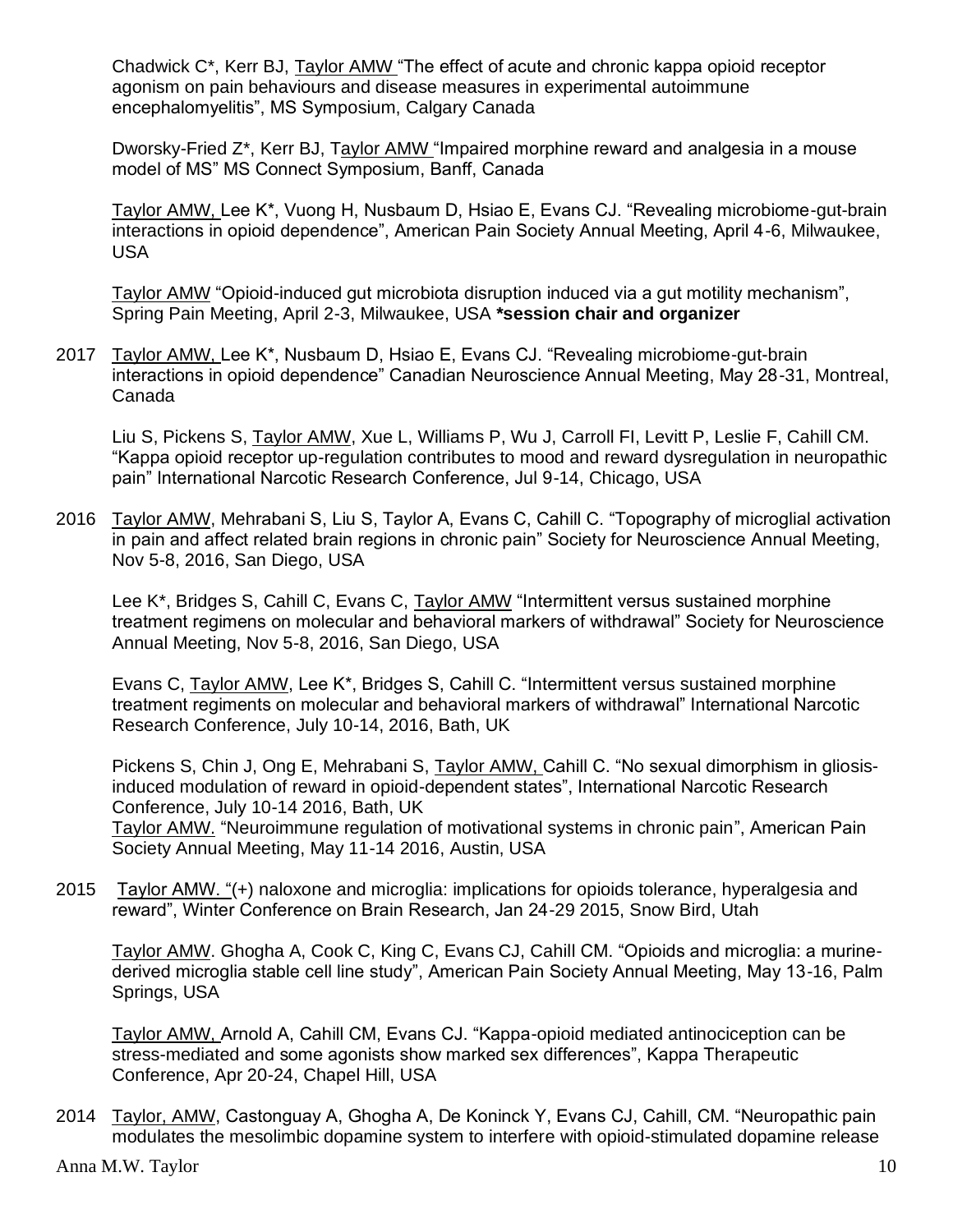in the ventral striatum", International Association for the Study of Pain Annual Meeting, Oct 6-11, Buenos Aires, Argentina

Taylor, AMW, Castonguay A, Ghogha A, Vayssiere P, De Koninck Y, Evans CJ, Cahill, CM. "Opioid dependence disrupts cocaine reward by disrupting GABAergic chloride homeostasis mediated by activated microglia", World Congress of Neuropharmacology, June 22-26, Vancouver, Canada

Taylor, AMW, Castonguay A, Ghogha A, Murphy NP, De Koninck Y, Evans CJ, Cahill CM. "Chronic pain leads to disruption of mesolimbic dopamine function in response to opioids", Keystone Symposia, June 15-20, Keystone, USA

Taylor, AMW. "Neuropathic pain modulates midbrain dopamine release", International Narcotic Research Conference, July 13-18, Kansas City, USA

2013 Taylor, AMW. "Opioid reward switches to a dopamine dependent process in chronic pain", International Congress on Neuropathic Pain, May 23-26, Toronto, Canada

Taylor, AMW, Castonguay A, Taylor AJ, Ghogha A, Murphy NP, De Koninck Y, Evans CJ, Cahill CM. "Chronic pain perturbs the mesolimbic dopamine system and interferes with opioid reward", Society for Neuroscience Annual Meeting, Nov 9-13, San Diego, USA

Evans CJ, Taylor AMW, Roberts KW, Pradhan AA, Walwyn W, Lutfy K, Carroll FI, Cahill CM. "The kappa agonist, U50-488H, mediates analgesia via an anxiogenic effect", Society for Neuroscience Annual Meeting, Nov 9-13, San Diego, USA

Cahill CM, Taylor AMW, Castonguay A, Ghogha A, Vayssiere P, Pradhan AA, De Koninck Y, Evans CJ. "Opioid dependence disrupts cocaine reward by disrupting GABA-ergic chloride homeostasis mediated by activated microglia", Society for Neuroscience Annual Meeting, Nov 9- 13, San Diego, USA

2012 Taylor, AMW, Vayssiere, P, Evans, CJ, and Cahill, CM. "Opioid reward in switches to a dopamine dependent process in a chronic pain state". Society for Neuroscience Annual Meeting, Oct 13-17, New Orleans, USA

Taylor, AMW, Vayssiere, P, Evans, CJ, and Cahill, CM. "Opioid reward switches to a dopamine dependent process in a chronic pain state", International Association for the Study of Pain International Meeting, Aug 27-31, Milan, Italy

Taylor, AMW, Vayssiere, P, Evans, CJ, and Cahill, CM. "Microglial activation is essential for opioid but not psychostimulant reward in drug dependent states", International Narcotic Research Conference, July 15-20, Kansas City, USA

- 2012 Taylor, AMW, Evans, CJ, and Cahill, CM. "Activated glia in pain affect and opioid reward in chronic pain", Winter Conference on Brain Research, Jan 21-26, Snow Bird, Utah
- 2010 Taylor, AMW and Ribeiro-da-Silva, A. "Exploring the mechanisms of trigeminal neuropathic pain using an IB4-Saporin model", International Association for the Study of Pain International Meeting, Aug 29- Sep 2, Montreal, Canada
- 2009 Taylor, AMW and Ribeiro-da-Silva, A. "Changes in central and peripheral terminals of sensory fibers innervating the lower lip skin following sensory nerve lesion", Society for Neuroscience Annual Meeting, Oct 17-21, Chicago, USA